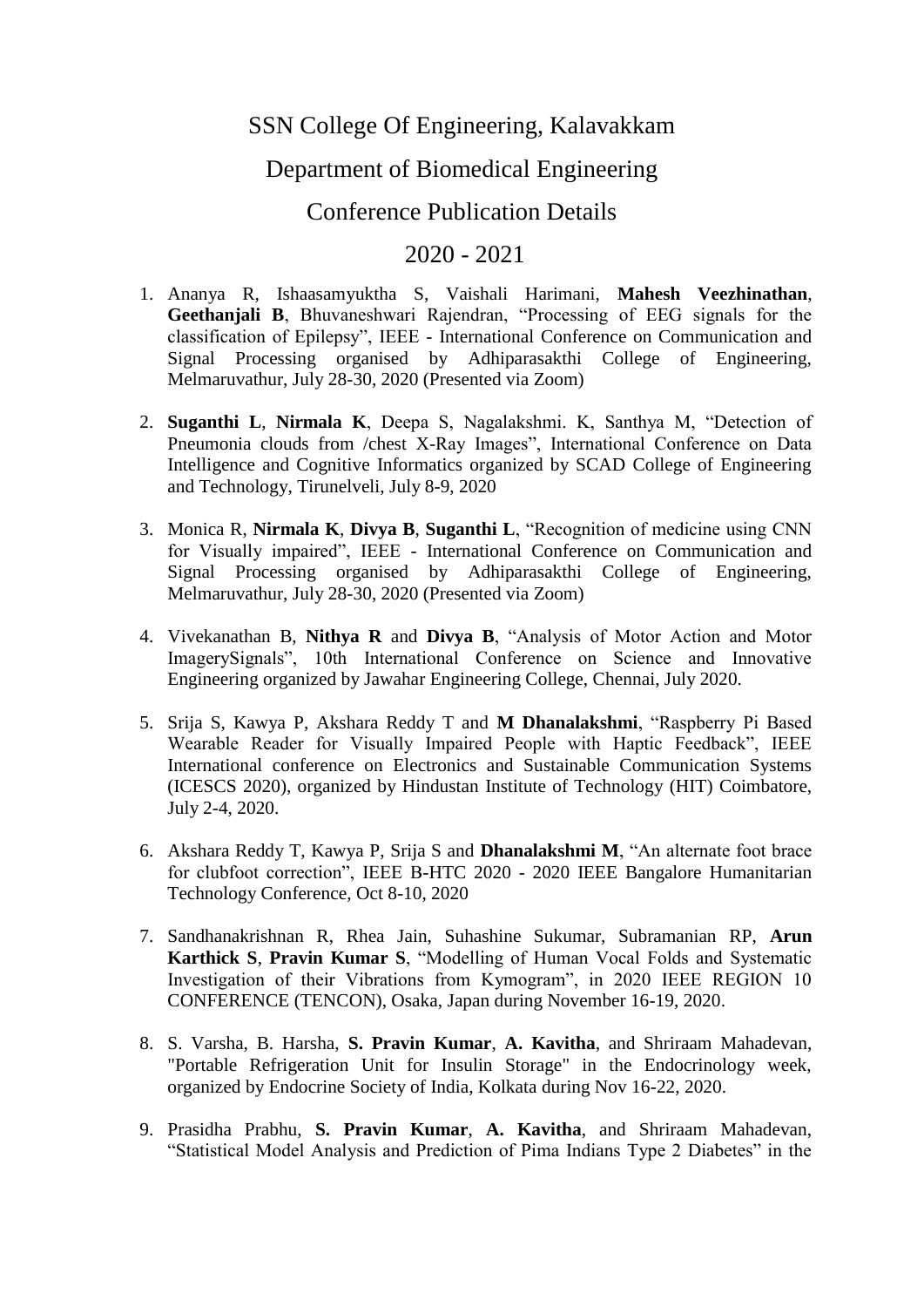Endocrinology week, organized by Endocrine Society of India, Kolkata during Nov 16-22, 2020.

- 10. Monica R, **Nirmala K**, **Vijay Jeyakumar**, **Divya B**, "Assessment of Fetal Biometry Using Ultrasound Images", in 2020 IEEE International Conference on Advances and Developments in Electrical and Electronics Engineering (ICADEE 2020), organized by Karpagam college of Engineering during December 10-11 2020.
- 11. Ruba M, **Vijay Jeyakumar**, Gurucharan M K, Kousika V, Viveka S, "Non-Contact Pulse Rate Measurement using Facial Videos", In Proceedings 2020 IEEE International Conference on Advances and Developments in Electrical and Electronics Engineering (ICADEE 2020), Coimbatore, 2020.
- 12. **Suganthi L**, **Divya B**, **Nirmala K,** "Portable Assistive system for Visually Impaired using Raspberry Pi", in 2020 IEEE International Conference on Advances And Developments In Electrical And Electronics Engineering (ICADEE 2020) organized by Karpagam College of Engineering, Coimbatore, Nov 2020.
- 13. **S. Bagyaraj**, "Automatic True Vessel Identification by Efficient Removal of False Blood Vessels for Detection of Retinal Diseases", RTU TEQIP-III Sponsored 2nd International Conference on Communication and Intelligent Systems (ICCIS 2020) Jointly Organized in Virtual Format by Global Institute of Technology, Jaipur and Rajasthan Technical University, Kota in association with Birla Institute of Applied Sciences, Uttarakhand and Soft Computing Research Society, December 26-27, 2020.
- 14. R. Anitha and **R. Subashini,** "Assessment of in vitro biological activities of cassia auriculata aerial plant parts" in the International Conference on Innovations in Biotechnology and Life Sciences 2020 at Delhi Technological University, during 18- 20 Dec 2020
- 15. Prema S, Venkatachary Jayanthy, **Vijay Jeyakumar**, "Investigating the phytopotential of plant extracts of Albizia saman for its pharmacognosy", in the International Conference on Innovations in Biotechnology and Life Sciences 2020 at Delhi Technological University, during 18-20 Dec 2020.
- 16. **B. Geethanjali**, "Design and Development of EMG based Communication Aid for People Affected with Amyotrophic Lateral Sclerosis (ALS)", at the International Conference On Applied Mathematics & Civil Structures (ICAMCS 2021) jointly organised by the Department of Mathematics and Department of Civil Engineering, Sri Sivasubramaniya Nadar College of Engineering, Kalavakkam during February 12 -13, 2021.
- 17. **S. Arun Karthick**, Devi B, "Cerium oxide nanofibres by electrospinning technique for photocatalytic degradation under visible light Irradiation", in the 6th International Conference on Nanoscience and Nanotechnology organized by SRM Institute of Science and Technology, Kattankulathur during Feb 1-3, 2021.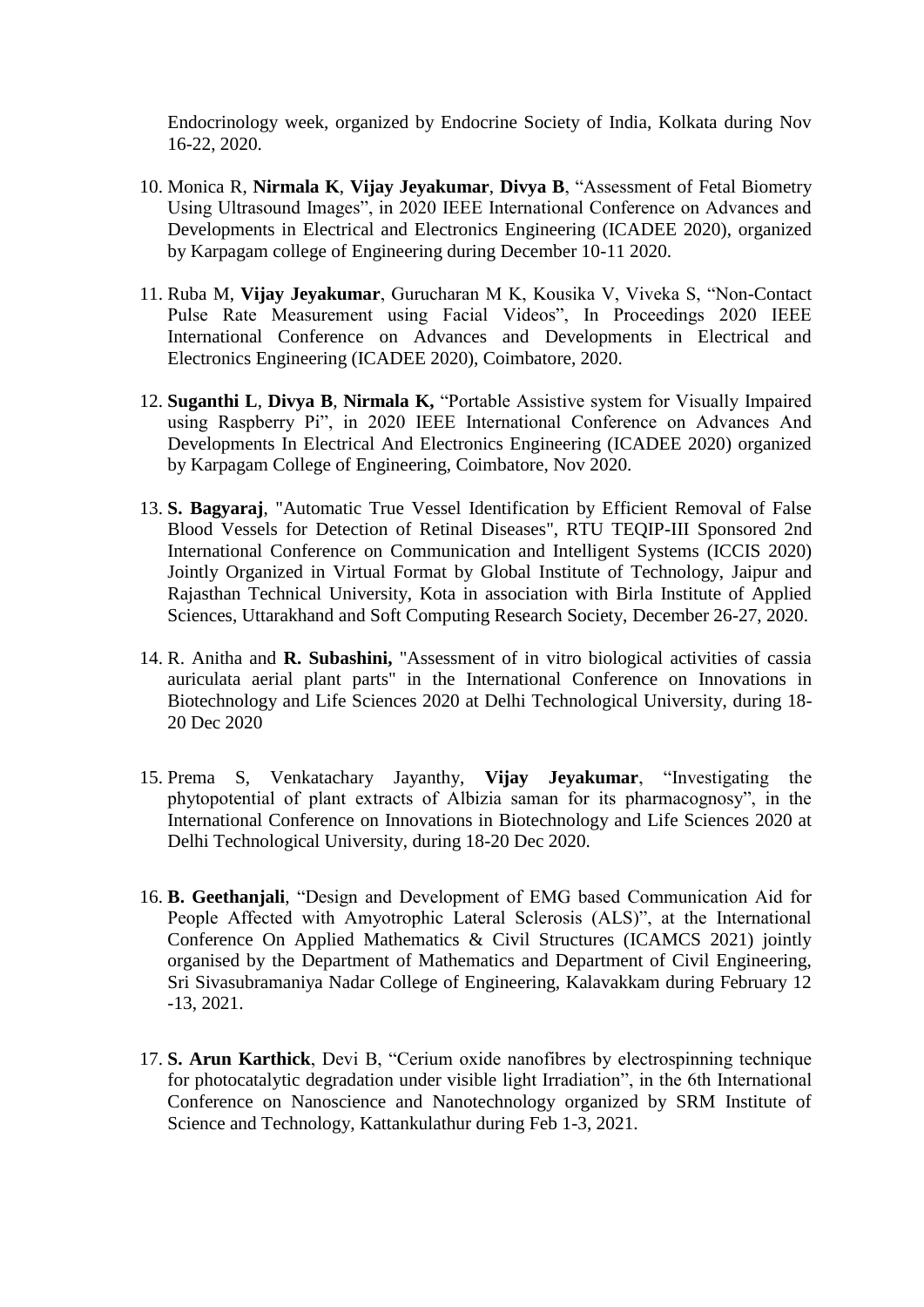- 18. **S. Arun Karthick**, Aishwarya. R, Durgaadevi. S.E, Saranya. T, "Preparation and characterization of Injectable Nano Hydroxyapatite as Bone Substitute" in the International Virtual Conference On Drug Discovery & Translational Research – DDTR-2021 organized by PONDICHERRY UNIVERSITY during Feb 25-26, 2021.
- 19. **S. Arun Karthick**, Aishwarya. R, Durgaadevi. S.E, Saranya. T, "Preparation and characterization of Injectable Nano Hydroxyapatite as Bone Substitute" in the International Virtual Conference On Drug Discovery & Translational Research – DDTR-2021 organized by PONDICHERRY UNIVERSITY during Feb 25-26, 2021.
- 20. **Mahesh Veezhinathan**, "Design of IoT Based Diagnosing Tool for Rural Population", in two-day International Conference on Applied Mathematics Civil Structures organized by SSN during Feb.12-13, 2021.
- 21. **M. Dhanalakshmi**, "An external aid for Amyotrophic Lateral Sclerosis (ALS) and Drooping Head Syndrome (DHS) patients" in the International Conference on Advances in Smart Sensor, Signal Processing and Communication Technology (ICASSCT 2021) organized by the Department of Electronics, Goa University, Goa, India during 19 - 20, March 2021.
- 22. **S. Pravin Kumar**, "Measurement of Q Factor from Two Dimensional Images of Osteoarthritic Knee Braces", at Medical Imaging and Computer-Aided Diagnosis (MICAD2021), conducted by Japanese Association for Medical Artificial Intelligence (JMAI), Birmingham, UK during March 25-26, 2021.
- 23. **S. Arun Karthick** and M. Gundhavi Devi "Fabrication of collagen/platelet rich plasma/Ag nanocomposite for wound healing applications", International Virtual Conference on Futuristic Research in Nanotechnology, Faculty of Allied Health Sciences, Chettinad Academy of Research and Education, Chennai, India during 25 March 2021.
- 24. **S. Arun Karthick**, Anjana Anand, Harshini Ramaswamy, and Prasidha Prabhu, "Green Nanocosmetics: A Futuristic Approach" at International Virtual Conference on Futuristic Research in Nanotechnology, Faculty of Allied Health Sciences, Chettinad Academy of Research and Education, Chennai, India during 25 March 2021. (Won Best Poster Award)
- 25. R. Anandha Sree, B. Divya and **A. Kavitha,** "Task Specific Brain Synchronization In EEG Based Speech And Speech Imagery Procedures", in the International conference on novel approaches and developments in Biomedical engineering - ICNADBE 2021 organized by the department of Biomedical Engineering, Karunya Institute of Technology and Sciences, Coimbatore during 22-23 April 2021. (Won Best Poster Award)
- 26. R. Anandha Praba, **L. Suganthi**, E.S. Selva Priya and J. Jeslin Libisha, "ECG Signal Based Heart Disease Identification Using Neural Network Classifier", in the 2nd